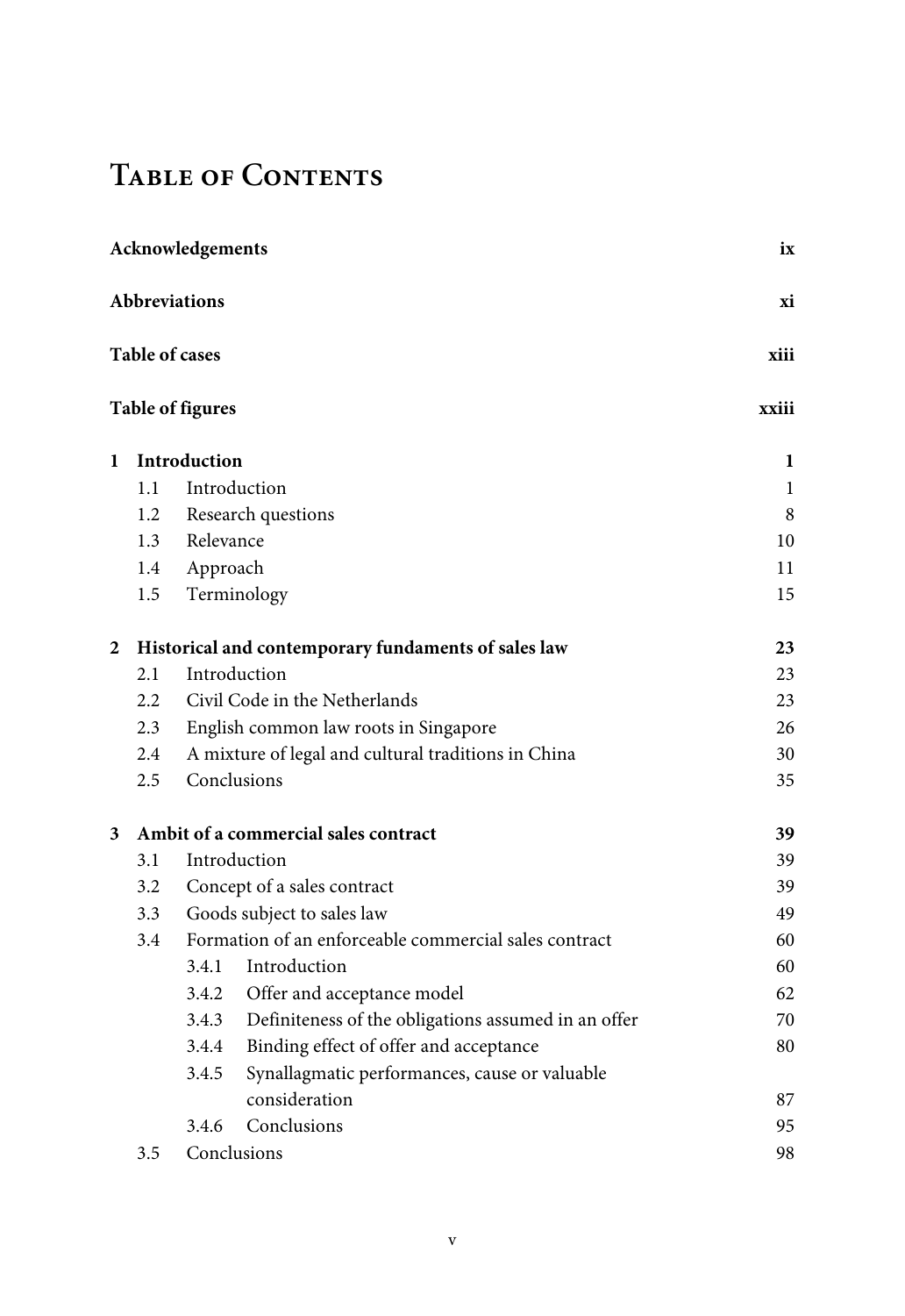## *Table of Contents*

| 4 |     |                                                                 | General availability of enforced performance                | 101 |
|---|-----|-----------------------------------------------------------------|-------------------------------------------------------------|-----|
|   | 4.1 | Introduction                                                    |                                                             | 101 |
|   | 4.2 | Historical and contemporary underpinnings of enforced           |                                                             |     |
|   |     | performance                                                     |                                                             |     |
|   |     | 4.2.1                                                           | Introduction                                                | 102 |
|   |     | 4.2.2                                                           | Primary status of performance in the Netherlands            | 103 |
|   |     | 4.2.3                                                           | Exceptional nature of enforced performance in Singapore     | 116 |
|   |     | 4.2.4                                                           | A compromise of principles in China                         | 125 |
|   |     | 4.2.5                                                           | Conclusions                                                 | 143 |
|   | 4.3 | Payment of the agreed price                                     |                                                             | 148 |
|   |     | 4.3.1                                                           | Introduction                                                | 148 |
|   |     | 4.3.2                                                           | The right of action to obtain the agreed price in the       |     |
|   |     |                                                                 | Netherlands                                                 | 149 |
|   |     | 4.3.3                                                           | An action for the price in Singapore                        | 151 |
|   |     | 4.3.4                                                           | Right to demand payment in China                            | 154 |
|   |     | 4.3.5                                                           | Conclusions                                                 | 155 |
|   | 4.4 | Non-monetary obligations                                        |                                                             | 160 |
|   |     | 4.4.1                                                           | Introduction                                                | 160 |
|   |     | 4.4.2                                                           | Right to enforced performance in the Netherlands            | 161 |
|   |     | 4.4.3                                                           | The discretionary remedy in Singapore                       | 164 |
|   |     | 4.4.4                                                           | Mixed approaches in China                                   | 175 |
|   |     | 4.4.5                                                           | Conclusions                                                 | 179 |
|   | 4.5 | Ancillary performance obligations arising from the principle of |                                                             |     |
|   |     | good faith                                                      |                                                             | 185 |
|   | 4.6 | Conclusions                                                     |                                                             | 193 |
| 5 |     |                                                                 | Specific failures to bring about a certain state of affairs | 199 |
|   | 5.1 | Introduction                                                    |                                                             | 199 |
|   | 5.2 | Non-delivery of the goods                                       |                                                             | 200 |
|   | 5.3 | Failure in taking delivery of the goods                         |                                                             | 210 |
|   | 5.4 | Discrepancy in quantity and quality                             |                                                             | 217 |
|   |     | 5.4.1                                                           | Introduction                                                | 217 |
|   |     | 5.4.2                                                           | Shortfall in goods                                          | 219 |
|   |     | 5.4.3                                                           | Repair and replacement                                      | 224 |
|   |     | 5.4.4                                                           | Inspection and notification duties                          | 237 |
|   |     | 5.4.5                                                           | Conclusions                                                 | 243 |
|   | 5.5 | Conclusions                                                     |                                                             | 247 |